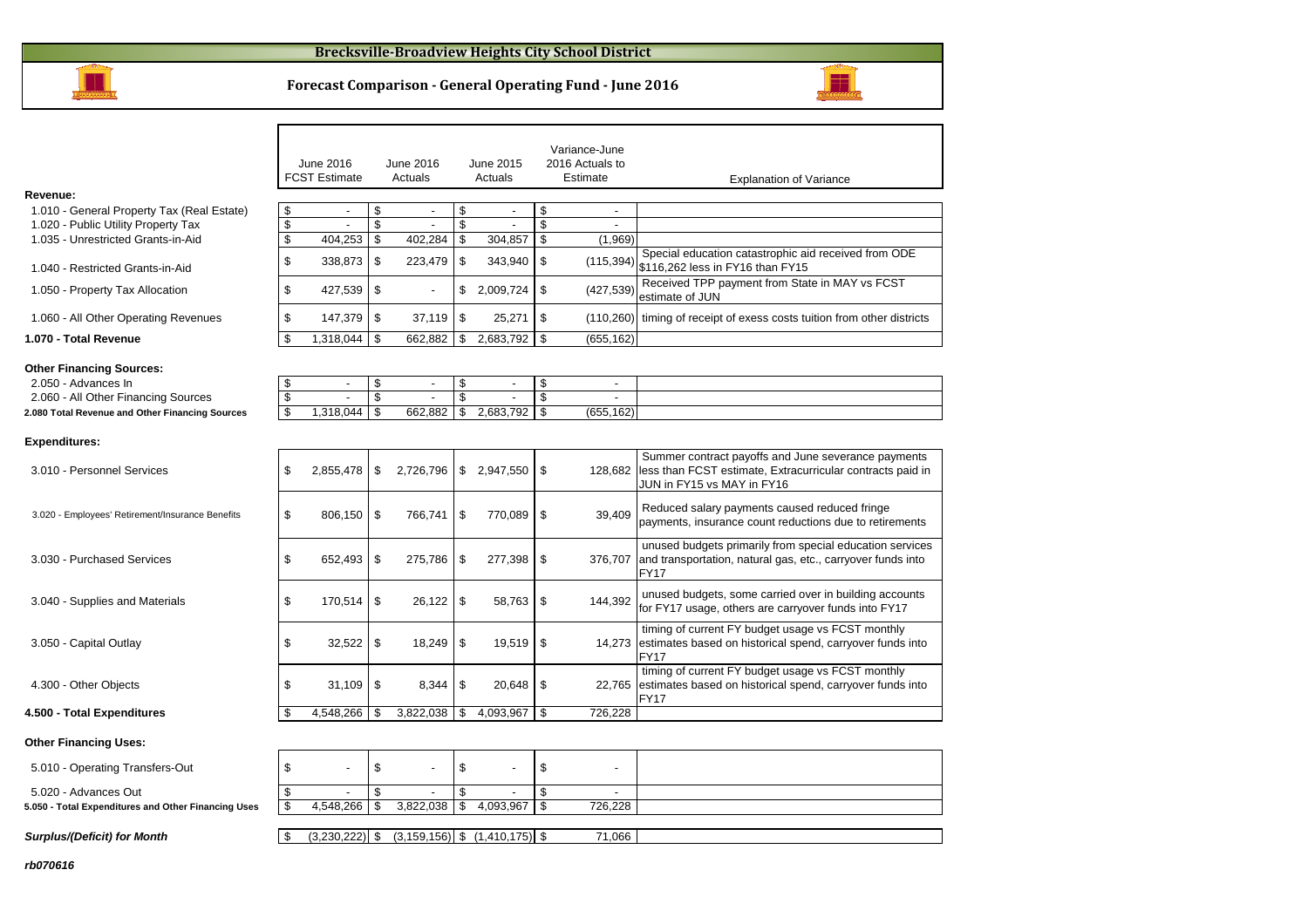#### **Brecksville-Broadview Heights City School District**



2.050 - Advances In

**Expenditures:**

**Revenue:**

**Forecast Comparison - General Operating Fund - June 2016**



#### **Other Financing Uses:**

**Surplus/(Deficit) FYTD**

| 5.010 - Operating Transfers-Out                     | 308,310    |
|-----------------------------------------------------|------------|
| 5.020 - Advances Out                                | 40,000     |
| 5.050 - Total Expenditures and Other Financing Uses | 45,806,630 |

| เทรfers-Out              | $308.310$ S   |     | 308.310    | 178.291              |          |                                                          |
|--------------------------|---------------|-----|------------|----------------------|----------|----------------------------------------------------------|
|                          | $40.000$ \ \$ |     | 40.000     | $110.000$ $\sqrt{5}$ |          |                                                          |
| and Other Financing Uses | 45.806.630    | 1 S | 44.670.804 | $$44.735.778 \&~$    | .135.826 |                                                          |
|                          |               |     |            |                      |          |                                                          |
|                          |               |     |            |                      |          | 6/30 encumbrances are \$465K vs \$325K estimate in FCST, |
| D                        |               |     | 543.941    | $1.219.260$ S        |          | 840.075 thus surplus of \$700K for FY16                  |
|                          |               |     |            |                      |          |                                                          |

**rb070616**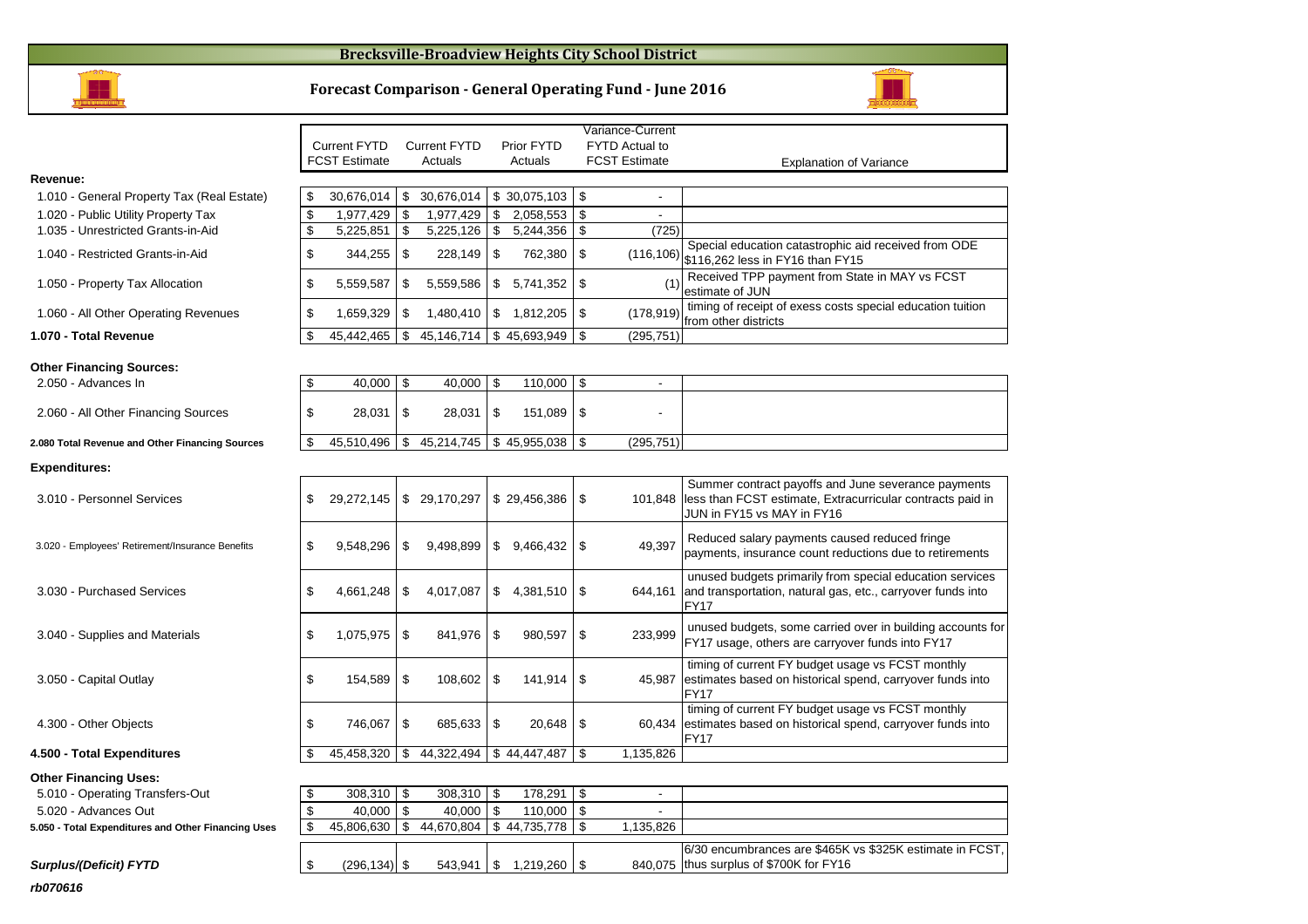|                 |                                                                                     |                      |           | <b>Brecksville-Broadview Heights City School District</b>           |          |                     |                          |                   |                    |                         |
|-----------------|-------------------------------------------------------------------------------------|----------------------|-----------|---------------------------------------------------------------------|----------|---------------------|--------------------------|-------------------|--------------------|-------------------------|
|                 |                                                                                     |                      |           | <b>Revenue Analysis Report - General Operating Fund Only - FY16</b> |          |                     |                          |                   |                    |                         |
|                 |                                                                                     | <b>Local Revenue</b> |           |                                                                     | Federal  |                     | <b>State Revenue</b>     |                   |                    |                         |
|                 | <b>Taxes</b>                                                                        |                      |           |                                                                     |          | <b>Unrestricted</b> | Property                 | Restricted        |                    |                         |
| $2015 - 2016$   | Real<br><b>Estate</b>                                                               | Personal<br>Property | Interest  | <b>Other</b><br>Local                                               |          | Grants-<br>in-Aid   | Tax<br><b>Allocation</b> | Grants-<br>in-Aid | Non-<br>Operating* | <b>Total</b><br>Revenue |
| July            | 9,761,000                                                                           |                      | 835       | 55,984                                                              | 1,566    | 421,978             |                          | 551               |                    | 10,241,914              |
| <b>August</b>   | 4,046,582                                                                           | 879,411              | 41,884    | 238,970                                                             | 507      | 526,511             | 399,020                  | 596               |                    | 6,133,481               |
| September       | $\blacksquare$                                                                      | $\sim$               | 10,313    | 105,025                                                             | 14,474   | 422,006             | $\blacksquare$           | 573               |                    | 552,391                 |
| <b>October</b>  |                                                                                     |                      | 10,795    | 102,940                                                             | 6,279    | 421,648             | 2,009,555                | 573               | 13,642             | 2,565,432               |
| <b>November</b> |                                                                                     |                      | 11,465    | 97,930                                                              | 7,012    | 421,644             |                          | 602               |                    | 538,654                 |
| <b>December</b> |                                                                                     |                      | 10,638    | 92,647                                                              | 13,269   | 420,683             | 14,259                   | 578               | 45,250             | 597,324                 |
| January         | 3,802,000                                                                           |                      | 825       | 57,316                                                              | 4,185    | 517,567             |                          | 578               | 1,210              | 4,383,681               |
| <b>February</b> | 12,324,000                                                                          | $\sim$               | 28,912    | 35,508                                                              | 5,844    | 430,430             | $\blacksquare$           | 636               | 7,929              | 12,833,260              |
| <b>March</b>    | 742,432                                                                             | 1,098,018            | 31,138    | 119,349                                                             | 6,875    | 416,192             |                          | 186               |                    | 2,414,190               |
| <b>April</b>    |                                                                                     |                      | 4,922     | 86,809                                                              | 3,618    | 418,685             | 2,709,214                | (71)              |                    | 3,223,177               |
| <b>May</b>      |                                                                                     |                      | 14,294    | 222,129                                                             | 8,877    | 405,498             | 427,538                  | (132)             |                    | 1,078,204               |
| June            |                                                                                     |                      | 16,174    | 12,964                                                              | 7,981    | 402,284             |                          | 223,479           |                    | 662,882                 |
| <b>Totals</b>   | \$30,676,014                                                                        | \$1,977,429          | \$182,197 | \$1,227,570                                                         | \$80,488 | \$5,225,126         | \$5,559,586              | \$228,149         | \$68,031           | \$45,224,590            |
| % of Total      | 67.83%                                                                              | 4.37%                | 0.40%     | 2.71%                                                               | 0.18%    | 11.55%              | 12.29%                   | 0.50%             | 0.15%              |                         |
|                 | *Non-Operating Revenue includes advances in, and refund of prior year expenditures. |                      |           |                                                                     |          |                     |                          |                   |                    | rb070616                |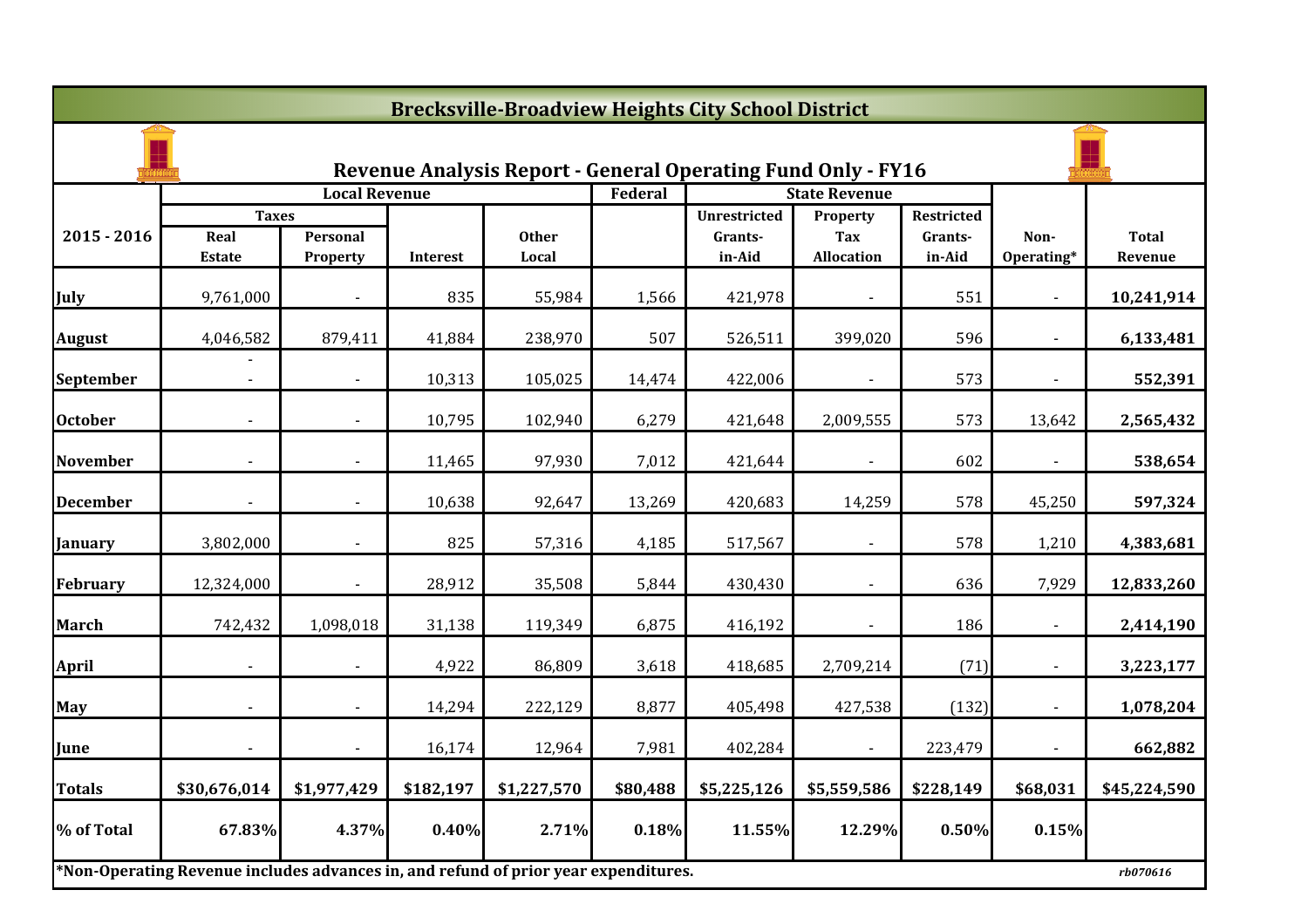|               | <b>Brecksville-Broadview Heights City School District</b>                                                                 |                 |                 |                 |           |                      |                          |                                 |  |  |  |  |
|---------------|---------------------------------------------------------------------------------------------------------------------------|-----------------|-----------------|-----------------|-----------|----------------------|--------------------------|---------------------------------|--|--|--|--|
|               | <b>Expenditure Analysis Report - General Operating Fund - FY16</b>                                                        |                 |                 |                 |           |                      |                          |                                 |  |  |  |  |
| 2015-2016     | <b>Salaries</b>                                                                                                           | <b>Benefits</b> | <b>Services</b> | <b>Supplies</b> | Equipment | Dues/<br><b>Fees</b> | Non-<br>Operating*       | <b>Total</b><br><b>Expenses</b> |  |  |  |  |
| July          | 2,704,810                                                                                                                 | 755,464         | 304,744         | 102,425         | 291       | 18,973               | 40,000                   | 3,926,707                       |  |  |  |  |
| August        | 1,824,099                                                                                                                 | 753,933         | 441,925         | 108,406         | 5,656     | 263,814              |                          | 3,397,833                       |  |  |  |  |
| September     | 2,213,559                                                                                                                 | 717,917         | 233,677         | 105,960         | 12,411    | 9,340                |                          | 3,292,864                       |  |  |  |  |
| October       | 2,307,848                                                                                                                 | 815,160         | 316,453         | 109,880         | 33,636    | 23,706               |                          | 3,606,683                       |  |  |  |  |
| November      | 2,378,774                                                                                                                 | 801,972         | 356,944         | 49,230          | 3,118     | 7,626                |                          | 3,597,664                       |  |  |  |  |
| December      | 3,353,643                                                                                                                 | 796,725         | 334,707         | 48,116          | 15,508    | 9,776                | 297,635                  | 4,856,110                       |  |  |  |  |
| January       | 2,686,805                                                                                                                 | 792,506         | 423,938         | 51,132          | 7,021     | 14,961               | 10,675                   | 3,987,038                       |  |  |  |  |
| February      | 2,304,026                                                                                                                 | 778,282         | 296,644         | 48,679          | 5,479     | 6,803                | $\blacksquare$           | 3,439,913                       |  |  |  |  |
| March         | 2,359,089                                                                                                                 | 769,755         | 329,325         | 53,297          | 2,374     | 294,974              | $\overline{\phantom{a}}$ | 3,808,814                       |  |  |  |  |
| April         | 2,098,388                                                                                                                 | 954,281         | 317,455         | 57,823          | 4,051     | 21,922               | $\overline{\phantom{a}}$ | 3,453,920                       |  |  |  |  |
| May           | 2,212,460                                                                                                                 | 796,163         | 385,489         | 80,906          | 808       | 5,394                | $\blacksquare$           | 3,481,220                       |  |  |  |  |
| June          | 2,726,796                                                                                                                 | 766,741         | 275,786         | 26,122          | 18,249    | 8,344                | $\overline{\phantom{a}}$ | 3,822,038                       |  |  |  |  |
| <b>TOTALS</b> | \$29,170,297                                                                                                              | \$9,498,899     | \$4,017,087     | \$841,976       | \$108,602 | \$685,633            | \$348,310                | \$44,670,804                    |  |  |  |  |
| % of Total    | 65.30%                                                                                                                    | 21.26%          | 8.99%           | 1.88%           | 0.24%     | 1.53%                | 0.78%                    |                                 |  |  |  |  |
|               | *Non-Operating expenses include advances and transfers out.<br>Operating Fund includes General Fund (001) only for FY2016 |                 |                 |                 |           |                      |                          | rb070616                        |  |  |  |  |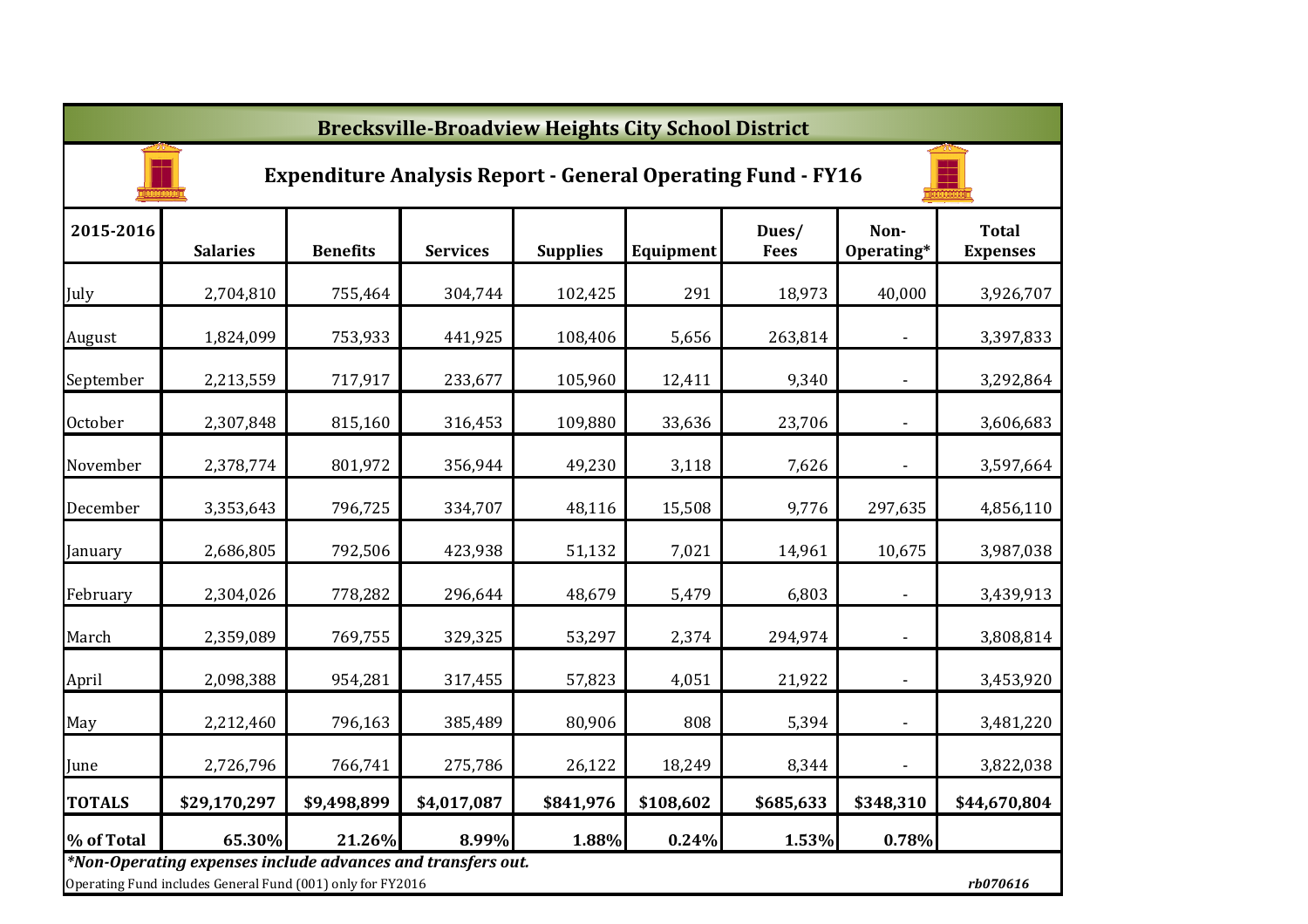|     | <b>Brecksville-Broadview Heights City School District</b> |                  |                |                                      |                     |                     |                                  |                     |                 |  |  |  |
|-----|-----------------------------------------------------------|------------------|----------------|--------------------------------------|---------------------|---------------------|----------------------------------|---------------------|-----------------|--|--|--|
|     |                                                           |                  |                |                                      |                     |                     |                                  |                     |                 |  |  |  |
|     | June 30, 2016                                             |                  |                |                                      |                     |                     | <b>FINSUMM Financial Summary</b> |                     |                 |  |  |  |
|     |                                                           |                  |                | "where fine education is a heritage" |                     |                     |                                  |                     | rb070616        |  |  |  |
|     |                                                           | <b>Beginning</b> | <b>Monthly</b> | <b>Fiscal Year</b>                   | Monthly             | <b>Fiscal Year</b>  | Current                          |                     | Unencumbered    |  |  |  |
|     | <b>Fund Fund Name</b>                                     | <b>Balance</b>   | Receipts       | <b>To Date</b>                       | <b>Expenditures</b> | <b>To Date</b>      | Fund                             | Current             | Fund            |  |  |  |
|     |                                                           | 7/1/2015         |                | Receipts                             |                     | <b>Expenditures</b> | <b>Balance</b>                   | <b>Encumbrances</b> | <b>Balance</b>  |  |  |  |
| 001 | <b>General Fund</b>                                       | \$10,103,705.16  | \$662,882.35   | \$45,214,744.92                      | \$3,822,038.82      | \$44.670.802.10     | \$10.647.647.98                  | \$464,977.40        | \$10,182,670.58 |  |  |  |
| 002 | <b>Bond Retirement</b>                                    | \$3,253,726.48   | \$0.00         | \$2,760,205.23                       | \$0.00              | \$2,552,889.18      | 3,461,042.53                     | \$0.00              | 3,461,042.53    |  |  |  |
| 003 | Permanent Improvement                                     | \$948,139.41     | \$0.00         | \$1,751,195.12                       | \$69,332.06         | \$1,455,799.45      | 1,243,535.08                     | \$366,053.75        | 877,481.33      |  |  |  |
| 004 | <b>Building Fund</b>                                      | \$150,953.36     | \$0.00         | \$91,500.00                          | \$0.00              | \$136,000.00        | 106,453.36                       | \$0.00              | 106,453.36      |  |  |  |
| 006 | <b>Food Service</b>                                       | \$367,986.08     | \$48,358.13    | \$1,396,214.56                       | \$99,527.50         | \$1,472,997.85      | 291,202.79                       | \$3,724.58          | 287,478.21      |  |  |  |
| 007 | <b>Special Trust</b>                                      | \$89,587.23      | \$6,956.08     | \$72,904.32                          | \$9,390.29          | \$72,437.93         | 90,053.62                        | \$0.00              | 90,053.62       |  |  |  |
| 009 | <b>Uniform Supplies</b>                                   | \$119,404.78     | \$10,262.04    | \$303,638.94                         | \$419.92            | \$276,797.13        | 146,246.59                       | \$492.91            | 145,753.68      |  |  |  |
| 014 | Rotary - Internal Services                                | \$136,276.93     | \$7,394.86     | \$345,896.78                         | \$100,697.63        | \$318,477.43        | 163,696.28                       | \$182.52            | 163,513.76      |  |  |  |
| 018 | <b>Public School Support</b>                              | \$140,784.71     | \$1,783.59     | \$87,215.58                          | \$3,980.64          | \$75,740.68         | 152,259.61                       | \$30.75             | 152,228.86      |  |  |  |
| 019 | Other Grants                                              | \$207,230.45     | \$13,352.15    | \$181,802.87                         | \$23,204.75         | \$175,356.54        | 213,676.78                       | \$2,257.15          | 211,419.63      |  |  |  |
| 020 | Child Care Fund                                           | \$98,887.29      | \$46,255.56    | \$486,434.10                         | \$41,007.02         | \$419,912.38        | 165,409.01                       | \$5,499.93          | 159,909.08      |  |  |  |
| 022 | <b>Unclaimed Funds</b>                                    | \$7,928.97       | \$0.00         | \$211,000.00                         | \$0.00              | \$7,928.97          | 211,000.00                       | \$0.00              | 211,000.00      |  |  |  |
| 200 | <b>Student Managed Funds</b>                              | \$137,172.80     | \$2,564.78     | \$277,122.31                         | \$36,806.11         | \$283,142.15        | 131,152.96                       | \$3,942.35          | 127,210.61      |  |  |  |
| 300 | <b>District Managed Funds</b>                             | \$216,204.11     | \$69,302.90    | \$566,764.37                         | \$87,961.88         | \$552,191.50        | 230,776.98                       | \$32,471.38         | 198,305.60      |  |  |  |
| 401 | <b>Auxiliary Services</b>                                 | \$50,112.65      | \$89.63        | \$338,272.15                         | \$27,083.81         | \$295,141.18        | 93,243.62                        | \$263.14            | 92,980.48       |  |  |  |
| 451 | <b>OneNet (Data Communication)</b>                        | \$0.00           | \$0.00         | \$10,800.00                          | \$0.00              | \$10,800.00         | 0.00                             | \$0.00              | 0.00            |  |  |  |
| 499 | Miscellaneous State Grants                                | \$16,789.67      | \$0.00         | \$16,000.00                          | \$2,599.70          | \$42,418.36         | (9,628.69)                       | \$6,785.60          | (16, 414.29)    |  |  |  |
| 516 | <b>IDEA-B</b>                                             | \$36,434.87      | \$206,543.80   | \$677,432.86                         | \$144,050.48        | \$727,838.18        | (13,970.45)                      | \$28,104.00         | (42,074.45)     |  |  |  |
| 551 | Title III - Limited English Proficiency                   | \$0.00           | \$3,808.53     | \$16,222.77                          | \$3,808.53          | \$16,222.77         | 0.00                             | \$0.00              | 0.00            |  |  |  |
| 572 | Title I - Disadvantaged Children                          | \$18,826.95      | \$53,314.26    | \$254,361.06                         | \$46,831.34         | \$290,400.32        | (17, 212.31)                     | \$3,205.73          | (20, 418.04)    |  |  |  |
| 587 | Preschool                                                 | \$0.00           | \$3,315.71     | \$20,192.98                          | \$1,190.09          | \$20,192.98         | 0.00                             | \$0.00              | 0.00            |  |  |  |
| 590 | Title II-A - Improving Teacher Quality                    | \$5,965.30       | \$13,850.64    | \$50,921.16                          | \$7,237.51          | \$56,871.59         | 14.87                            | \$0.00              | 14.87           |  |  |  |
| 599 | Miscellaneous Federal Grants                              | \$0.00           | \$0.00         | \$0.00                               | \$0.00              | \$0.00              | 0.00                             | \$0.00              | 0.00            |  |  |  |
|     |                                                           |                  |                |                                      |                     |                     |                                  |                     |                 |  |  |  |
|     | <b>Grand Totals (ALL Funds)</b>                           | \$16,106,117.20  | \$1,150,035.01 | \$55,130,842.08                      | \$4,527,168.08      | \$53,930,358.67     | \$17,306,600.61                  | \$917,991.19        | \$16,388,609.42 |  |  |  |
|     |                                                           |                  |                |                                      |                     |                     |                                  |                     |                 |  |  |  |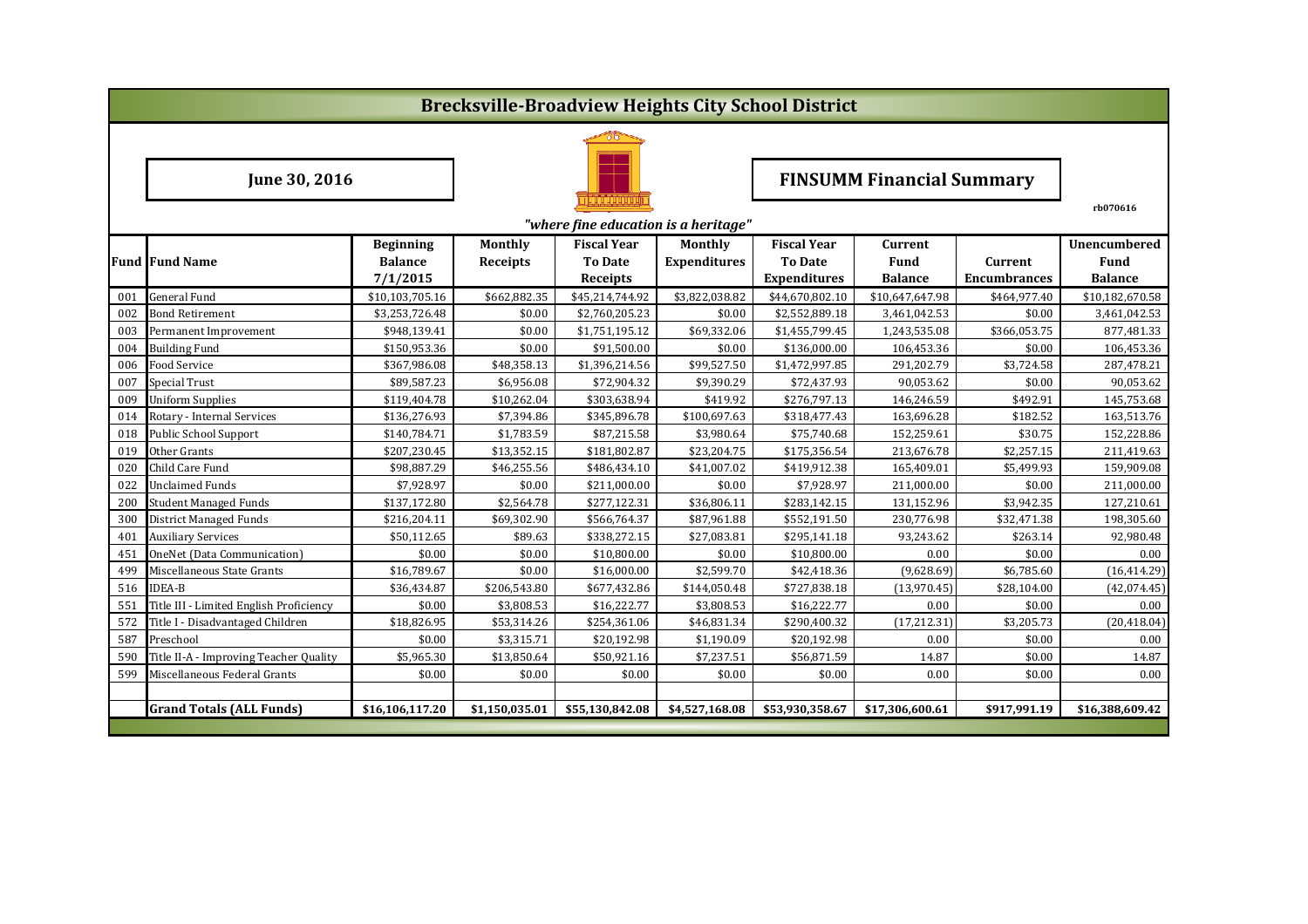#### *Brecksville-Broadview Heights Board of Education*



## *Approved Funds for 2015/2016*



|          | This report is a listing of all grant funds authorized and received throughout the 2015/2016 fiscal year. |                   |                   |                |                |  |  |  |  |  |  |  |
|----------|-----------------------------------------------------------------------------------------------------------|-------------------|-------------------|----------------|----------------|--|--|--|--|--|--|--|
|          |                                                                                                           | <b>Authorized</b> | <b>Non-Public</b> | <b>Monthly</b> | <b>Amount</b>  |  |  |  |  |  |  |  |
| Fund     | <b>Description</b>                                                                                        | Amount            | <b>Authorized</b> | Amount         | Received       |  |  |  |  |  |  |  |
|          |                                                                                                           |                   | Amount            | Received       | FY-to-date     |  |  |  |  |  |  |  |
|          | <b>State Grants</b>                                                                                       |                   |                   |                |                |  |  |  |  |  |  |  |
|          | 451/9016 Network Connectivity Subsidy                                                                     | \$10,800.00       | \$0.00            | \$0.00         | \$10,800.00    |  |  |  |  |  |  |  |
|          |                                                                                                           |                   |                   |                |                |  |  |  |  |  |  |  |
|          | <b>Auxiliary Services</b>                                                                                 |                   |                   |                |                |  |  |  |  |  |  |  |
|          | 401/9016 Assumption                                                                                       | \$196,376.74      | \$196,376.74      | \$0.00         | \$180,975.03   |  |  |  |  |  |  |  |
|          | 401/9116 Lawrence School                                                                                  | \$81,344.34       | \$81,344.34       | \$0.00         | \$89,247.96    |  |  |  |  |  |  |  |
|          | 401/9216 South Suburban Mont.                                                                             | \$61,624.50       | \$61,624.50       | \$0.00         | \$66,935.97    |  |  |  |  |  |  |  |
|          |                                                                                                           |                   |                   |                |                |  |  |  |  |  |  |  |
|          | <b>CAPA</b>                                                                                               |                   |                   |                |                |  |  |  |  |  |  |  |
| 499/9016 | Ohio Dept. of Health Youth Tobacco                                                                        | \$50,000.00       | \$0.00            | \$0.00         | \$16,000.00    |  |  |  |  |  |  |  |
|          | <b>Reduction Use</b>                                                                                      |                   |                   |                |                |  |  |  |  |  |  |  |
|          | <b>Total State Funds</b>                                                                                  | \$400,145.58      | \$339,345.58      | \$0.00         | \$363,958.96   |  |  |  |  |  |  |  |
|          |                                                                                                           |                   |                   |                |                |  |  |  |  |  |  |  |
|          | <b>Federal Grants</b>                                                                                     |                   |                   |                |                |  |  |  |  |  |  |  |
|          | 516/9016 IDEA-B Special Education FY16                                                                    | \$728,523.07      | \$7,396.17        | \$206,543.80   | \$677,432.86   |  |  |  |  |  |  |  |
|          | 516/9015 IDEA-B Special Education FY15                                                                    | \$770,074.29      | \$12,034.42       | \$0.00         | \$0.00         |  |  |  |  |  |  |  |
|          |                                                                                                           |                   |                   |                |                |  |  |  |  |  |  |  |
|          | 551/9016 Title III Limited English Proficiency FY16                                                       | \$11,479.07       | \$0.00            | \$3,808.53     | \$16,222.77    |  |  |  |  |  |  |  |
|          | 551/9015 Title III Limited English Proficiency FY15                                                       | \$14,496.57       | \$0.00            | \$0.00         | \$0.00         |  |  |  |  |  |  |  |
|          |                                                                                                           |                   |                   |                |                |  |  |  |  |  |  |  |
|          | 572/9016 Title I FY16                                                                                     | \$285,827.00      | \$4,018.80        | \$53,314.26    | \$231,496.09   |  |  |  |  |  |  |  |
|          | 572/9015 Title I FY15                                                                                     | \$314,929.97      | \$0.00            | \$0.00         | \$22,864.97    |  |  |  |  |  |  |  |
|          |                                                                                                           |                   |                   |                |                |  |  |  |  |  |  |  |
|          | 587/9016 Preschool Special Education FY16                                                                 | \$20,192.98       | \$0.00            | \$3,315.71     | \$20,192.98    |  |  |  |  |  |  |  |
|          | 587/9015 Preschool Special Education FY15                                                                 | \$20,190.02       | \$0.00            | \$0.00         | \$0.00         |  |  |  |  |  |  |  |
|          |                                                                                                           |                   |                   |                |                |  |  |  |  |  |  |  |
|          | 590/9016 Title II-A Improving Teacher Quality FY16                                                        | \$60,047.77       | \$3,064.58        | \$13,850.64    | \$48,762.73    |  |  |  |  |  |  |  |
|          | 590/9015 Title II-A Improving Teacher Quality FY15                                                        | \$63,805.40       | \$316.00          | \$0.00         | \$2,158.43     |  |  |  |  |  |  |  |
|          |                                                                                                           |                   |                   |                |                |  |  |  |  |  |  |  |
|          | <b>Total Federal Funds</b>                                                                                | \$2,289,566.14    | \$26,829.97       | \$280,832.94   | \$1,019,130.83 |  |  |  |  |  |  |  |
|          |                                                                                                           |                   |                   |                |                |  |  |  |  |  |  |  |
| rb070616 |                                                                                                           |                   |                   |                |                |  |  |  |  |  |  |  |
|          |                                                                                                           |                   |                   |                |                |  |  |  |  |  |  |  |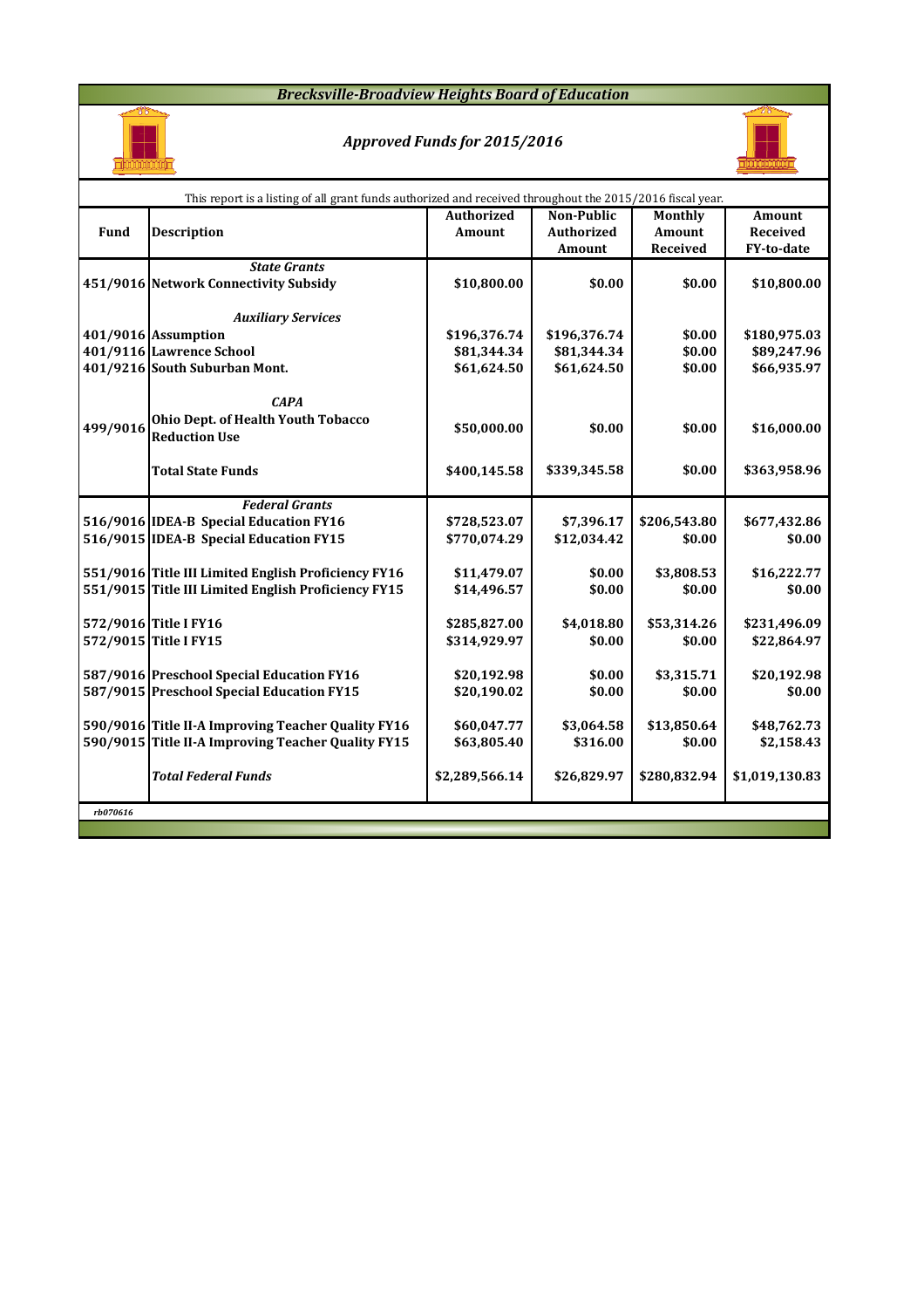*Brecksville-Broadview Heights Board of Education*

# *Record of Advances for 2015/2016*



*as of 06/30/16*

|                                                            | ub vj vv <sub>l</sub> bv <sub>l</sub> 10<br>INITIAL ADVANCE INFORMATION |             |                |                            |               |             |                       |  |  |  |  |
|------------------------------------------------------------|-------------------------------------------------------------------------|-------------|----------------|----------------------------|---------------|-------------|-----------------------|--|--|--|--|
|                                                            |                                                                         |             |                |                            |               |             | <b>ADVANCE RETURN</b> |  |  |  |  |
| <b>Date</b>                                                | <b>Board</b>                                                            | <b>FROM</b> | T <sub>0</sub> | <b>Fund</b>                |               | <b>Date</b> |                       |  |  |  |  |
| Approved                                                   | <b>Resolution</b>                                                       | <b>Fund</b> | <b>Fund</b>    | <b>Name</b>                | <b>Amount</b> | Returned    | <b>Amount</b>         |  |  |  |  |
| 8/24/2015                                                  |                                                                         | 001         | 009            | Uniform School<br>Supplies | \$40,000.00   | 12/31/2015  | \$40,000.00           |  |  |  |  |
|                                                            |                                                                         |             |                |                            |               |             |                       |  |  |  |  |
|                                                            |                                                                         |             |                |                            |               |             |                       |  |  |  |  |
|                                                            |                                                                         |             |                |                            |               |             |                       |  |  |  |  |
|                                                            |                                                                         |             |                |                            |               |             |                       |  |  |  |  |
|                                                            |                                                                         |             |                |                            |               |             |                       |  |  |  |  |
| \$40,000.00<br>\$40,000.00<br>TOTAL Advances for 2015-2016 |                                                                         |             |                |                            |               |             |                       |  |  |  |  |
|                                                            | \$0.00<br><b>Advances Outstanding</b>                                   |             |                |                            |               |             |                       |  |  |  |  |
| rb070616                                                   |                                                                         |             |                |                            |               |             |                       |  |  |  |  |
|                                                            |                                                                         |             |                |                            |               |             |                       |  |  |  |  |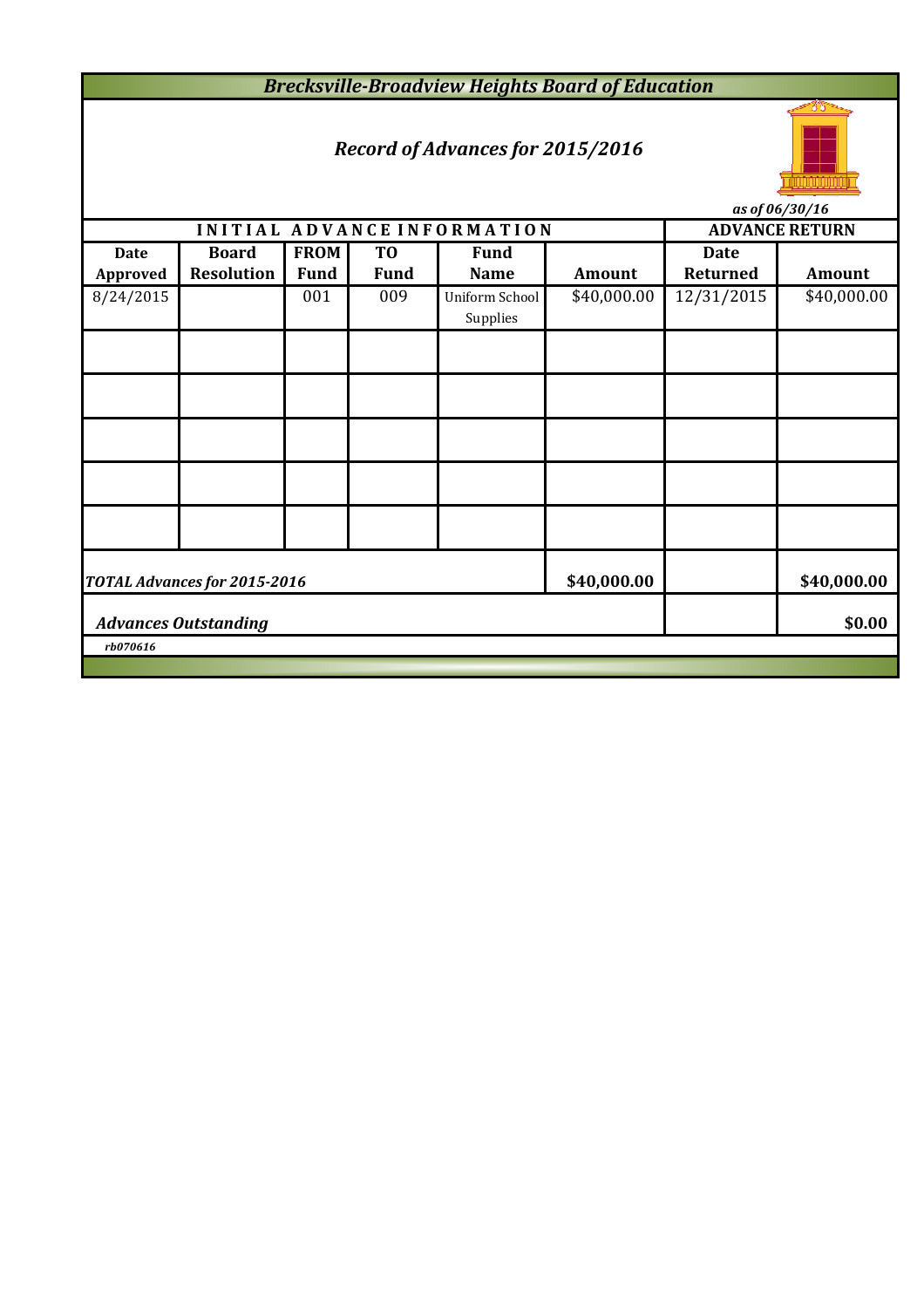| <b>Brecksville-Broadview Heights City School District</b> |                            |    |               |    |               |  |  |  |  |  |
|-----------------------------------------------------------|----------------------------|----|---------------|----|---------------|--|--|--|--|--|
|                                                           | <b>Cash Reconciliation</b> |    |               |    |               |  |  |  |  |  |
|                                                           | June 30, 2016              |    |               |    |               |  |  |  |  |  |
| <b>FINSUM Balance</b>                                     |                            |    |               | \$ | 17,306,600.61 |  |  |  |  |  |
| <b>Bank Balance:</b>                                      |                            |    |               |    |               |  |  |  |  |  |
| Citizens Bank - General                                   |                            | \$ | 1,947,452.46  |    |               |  |  |  |  |  |
| <b>Investments:</b>                                       |                            |    |               |    |               |  |  |  |  |  |
| <b>STAR Ohio</b>                                          | 1,888.81                   |    |               |    |               |  |  |  |  |  |
| Meeder Investment Management                              | 14,417,922.18              |    |               |    |               |  |  |  |  |  |
| <b>First Federal</b>                                      | 1,006,645.59               |    |               |    |               |  |  |  |  |  |
| Westfield Bank                                            | 59,493.59                  |    |               |    |               |  |  |  |  |  |
|                                                           |                            | \$ | 15,485,950.17 |    |               |  |  |  |  |  |
| <b>Petty Cash:</b>                                        |                            |    |               |    |               |  |  |  |  |  |
| Chippewa                                                  | 100.00                     |    |               |    |               |  |  |  |  |  |
| <b>Highland Drive</b>                                     | 100.00                     |    |               |    |               |  |  |  |  |  |
| Hilton                                                    | 100.00                     |    |               |    |               |  |  |  |  |  |
| <b>Central School</b>                                     | 100.00                     |    |               |    |               |  |  |  |  |  |
| Middle School                                             | 150.00                     |    |               |    |               |  |  |  |  |  |
| <b>Student Activity</b>                                   | 300.00                     |    |               |    |               |  |  |  |  |  |
| <b>High School</b>                                        | 150.00                     |    |               |    |               |  |  |  |  |  |
| Transportation                                            | 150.00                     |    |               |    |               |  |  |  |  |  |
| <b>Board Office</b>                                       | 150.00                     |    |               |    |               |  |  |  |  |  |
|                                                           | 150.00                     |    |               |    |               |  |  |  |  |  |
| Beekeepers                                                |                            | \$ | 1,450.00      |    |               |  |  |  |  |  |
| <b>Change Fund:</b>                                       |                            |    |               |    |               |  |  |  |  |  |
| Middle School Athletics                                   |                            |    |               |    |               |  |  |  |  |  |
| Middle School Concessions                                 |                            |    |               |    |               |  |  |  |  |  |
|                                                           |                            |    |               |    |               |  |  |  |  |  |
| <b>High School Athletics</b><br><b>Food Services</b>      |                            |    |               |    |               |  |  |  |  |  |
|                                                           |                            | \$ |               |    |               |  |  |  |  |  |
|                                                           |                            |    |               |    |               |  |  |  |  |  |
| Less: Outstanding Checks-Charter One General              |                            | \$ | (115, 342.76) |    |               |  |  |  |  |  |
| <b>Outstanding Deposits/Other Adjustments:</b>            |                            |    |               |    |               |  |  |  |  |  |
| <b>Encoding Error</b>                                     | 20.00                      |    |               |    |               |  |  |  |  |  |
| Payroll wire in transit                                   | (12,929.26)                |    |               |    |               |  |  |  |  |  |
|                                                           |                            |    |               |    |               |  |  |  |  |  |
|                                                           |                            | \$ | (12,909.26)   |    |               |  |  |  |  |  |
|                                                           |                            |    |               |    |               |  |  |  |  |  |
| <b>Bank Balance</b>                                       |                            |    |               | \$ | 17,306,600.61 |  |  |  |  |  |
|                                                           |                            |    |               |    |               |  |  |  |  |  |
| <b>Variance</b>                                           |                            |    |               | \$ |               |  |  |  |  |  |
|                                                           |                            |    |               |    |               |  |  |  |  |  |
| rb070616                                                  |                            |    |               |    |               |  |  |  |  |  |
|                                                           |                            |    |               |    |               |  |  |  |  |  |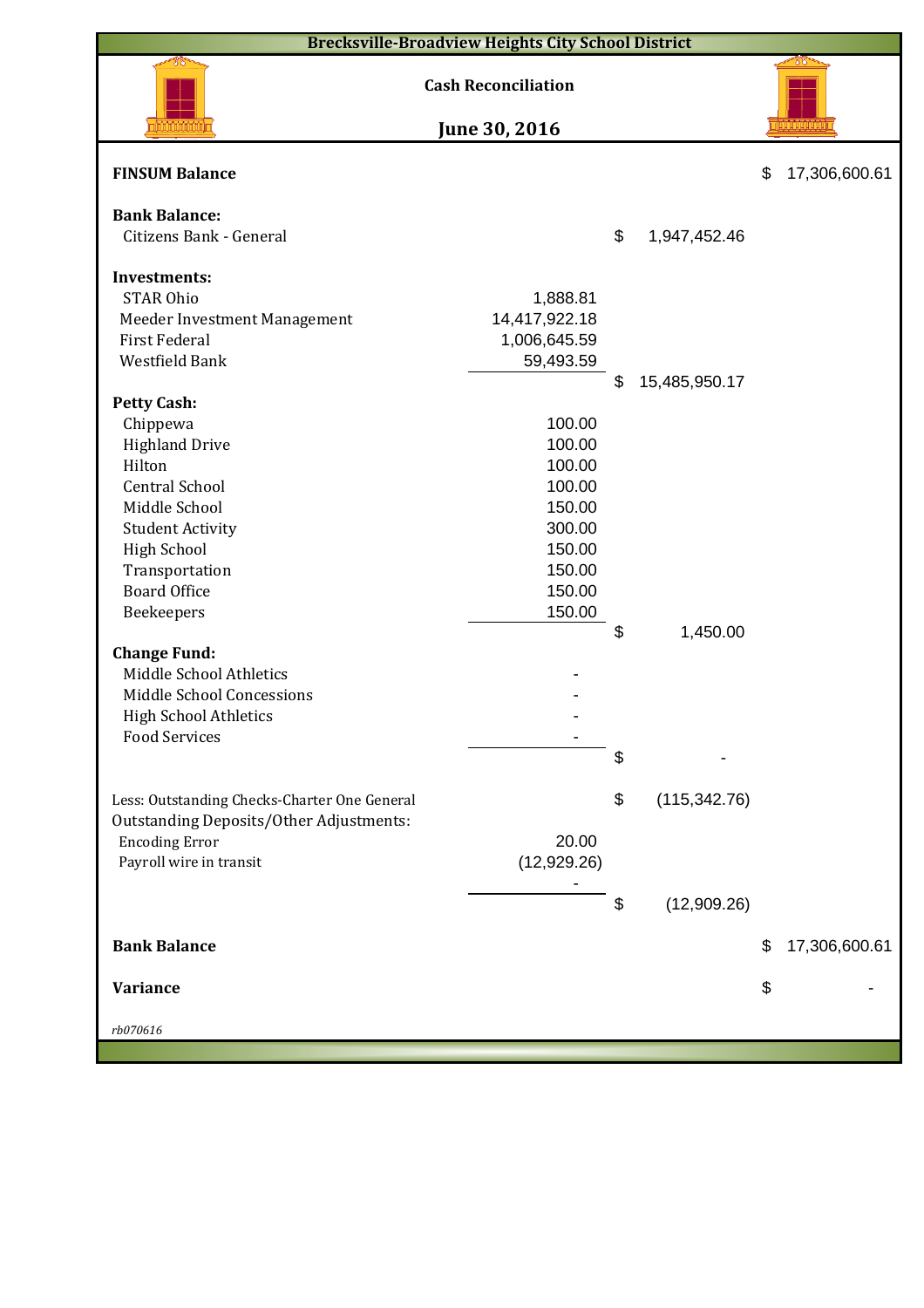|               |                                         |                             |                                                            |                                      | <b>Brecksville-Broadview Heights City School District</b> |                                             |                                |                                               |                                   |
|---------------|-----------------------------------------|-----------------------------|------------------------------------------------------------|--------------------------------------|-----------------------------------------------------------|---------------------------------------------|--------------------------------|-----------------------------------------------|-----------------------------------|
|               |                                         |                             |                                                            |                                      |                                                           |                                             |                                |                                               |                                   |
|               | June 30, 2016                           |                             |                                                            |                                      |                                                           |                                             | <b>Appropriation Summary</b>   |                                               |                                   |
|               |                                         |                             |                                                            |                                      |                                                           |                                             |                                | rb070616                                      |                                   |
|               |                                         |                             |                                                            | "where fine education is a heritage" |                                                           |                                             |                                |                                               |                                   |
| <b>Fund</b>   |                                         | <b>FYTD</b><br>Appropriated | <b>Prior FY</b><br><b>Carryover</b><br><b>Encumbrances</b> | <b>FYTD</b><br>Expendable            | <b>FYTD</b><br>Actual<br><b>Expenditures</b>              | <b>MTD</b><br>Actual<br><b>Expenditures</b> | Current<br><b>Encumbrances</b> | <b>FYTD</b><br>Unencumbered<br><b>Balance</b> | <b>FYTD</b><br>Percent<br>Exp/Enc |
| 001           | <b>General Fund</b>                     | \$45,737,390.66             | \$323,247.69                                               | \$46,060,638.35                      | \$44,670,802.10                                           | \$3,822,038.82                              | \$464,977.40                   | 924,858.85                                    | 97.99%                            |
| 002           | <b>Bond Retirement</b>                  | \$3,012,889.18              | \$0.00                                                     | 3,012,889.18                         | \$2,552,889.18                                            | \$0.00                                      | \$0.00                         | 460,000.00                                    | 84.73%                            |
| 003           | Permanent Improvement                   | \$1,900,000.00              | \$798,264.93                                               | 2,698,264.93                         | \$1,455,799.45                                            | \$69,332.06                                 | \$366,053.75                   | 876,411.73                                    | 67.52%                            |
| 004           | <b>Building Fund</b>                    | \$0.00                      | \$136,000.00                                               | 136,000.00                           | \$136,000.00                                              | \$0.00                                      | \$0.00                         | 0.00                                          | 100.00%                           |
| 006           | <b>Food Service</b>                     | \$1,708,100.00              | \$1,720.00                                                 | 1,709,820.00                         | \$1,472,997.85                                            | \$99,527.50                                 | \$3,724.58                     | 233,097.57                                    | 86.37%                            |
| 007           | <b>Special Trust</b>                    | \$82,402.00                 | \$0.00                                                     | 82,402.00                            | \$72,437.93                                               | \$9,390.29                                  | \$0.00                         | 9,964.07                                      | 87.91%                            |
| 009           | <b>Uniform Supplies</b>                 | \$261,247.00                | \$0.00                                                     | 261,247.00                           | \$276,797.13                                              | \$419.92                                    | \$492.91                       | (16,043.04)                                   | 106.14%                           |
| 014           | Rotary - Internal Services              | \$445,661.00                | \$5,770.99                                                 | 451,431.99                           | \$318,477.43                                              | \$100,697.63                                | \$182.52                       | 132,772.04                                    | 70.59%                            |
| 018           | Public School Support                   | \$151,449.00                | \$1,450.00                                                 | 152,899.00                           | \$75,740.68                                               | \$3,980.64                                  | \$30.75                        | 77,127.57                                     | 49.56%                            |
| 019           | Other Grants                            | \$238,984.65                | \$16,581.26                                                | 255,565.91                           | \$175,356.54                                              | \$23,204.75                                 | \$2,257.15                     | 77,952.22                                     | 69.50%                            |
| 020           | Child Care Fund                         | \$454,176.00                | \$5,719.99                                                 | 459,895.99                           | \$419,912.38                                              | \$41,007.02                                 | \$5,499.93                     | 34,483.68                                     | 92.50%                            |
| 022           | <b>Unclaimed Funds</b>                  | \$7,928.97                  | \$0.00                                                     | 7,928.97                             | \$7,928.97                                                | \$0.00                                      | \$0.00                         | 0.00                                          | 0.00%                             |
| 200           | <b>Student Managed Funds</b>            | \$314,762.00                | \$3,154.06                                                 | 317,916.06                           | \$283,142.15                                              | \$36,806.11                                 | \$3,942.35                     | 30,831.56                                     | 90.30%                            |
| 300           | <b>District Managed Funds</b>           | \$660,645.00                | \$33,196.22                                                | 693,841.22                           | \$552,191.50                                              | \$87,961.88                                 | \$32,471.38                    | 109,178.34                                    | 84.26%                            |
| 401           | <b>Auxiliary Services</b>               | \$338,594.52                | \$49,701.63                                                | 388,296.15                           | \$295,141.18                                              | \$27,083.81                                 | \$263.14                       | 92,891.83                                     | 76.08%                            |
| 451           | OneNet (Data Communication)             | \$10,800.00                 | \$0.00                                                     | 10,800.00                            | \$10,800.00                                               | \$0.00                                      | \$0.00                         | 0.00                                          | 100.00%                           |
| 499           | Miscellaneous State Grants              | \$50,000.00                 | \$16,789.67                                                | 66,789.67                            | \$42,418.36                                               | \$2,599.70                                  | \$6,785.60                     | 17,585.71                                     | 73.67%                            |
| 516           | <b>IDEA-B</b>                           | \$731,394.44                | \$33,563.50                                                | 764,957.94                           | \$727,838.18                                              | \$144,050.48                                | \$28,104.00                    | 9,015.76                                      | 98.82%                            |
| 551           | Title III - Limited English Proficiency | \$16,222.77                 | \$0.00                                                     | 16,222.77                            | \$16,222.77                                               | \$3,808.53                                  | \$0.00                         | 0.00                                          | 100.00%                           |
| 572           | Title I - Disadvantaged Children        | \$328,705.51                | \$14.35                                                    | 328,719.86                           | \$290,400.32                                              | \$46,831.34                                 | \$3,205.73                     | 35,113.81                                     | 89.32%                            |
| 587           | Preschool                               | \$20,192.98                 | \$0.00                                                     | 20,192.98                            | \$20,192.98                                               | \$1,190.09                                  | \$0.00                         | 0.00                                          | 100.00%                           |
| 590           | Title II-A - Improving Teacher Quality  | \$68,205.77                 | \$0.00                                                     | 68,205.77                            | \$56,871.59                                               | \$7,237.51                                  | \$0.00                         | 11,334.18                                     | 83.38%                            |
| 599           | Miscellaneous Federal Grants            | \$0.00                      | \$0.00                                                     | 0.00                                 | \$0.00                                                    | \$0.00                                      | \$0.00                         | 0.00                                          | #DIV/0!                           |
| <b>Totals</b> |                                         | \$56,539,751.45             | \$1,425,174.29                                             | \$57,964,925.74                      | \$53,930,358.67                                           | \$4,527,168.08                              | \$917,991.19                   | \$3,116,575.88                                | 94.62%                            |